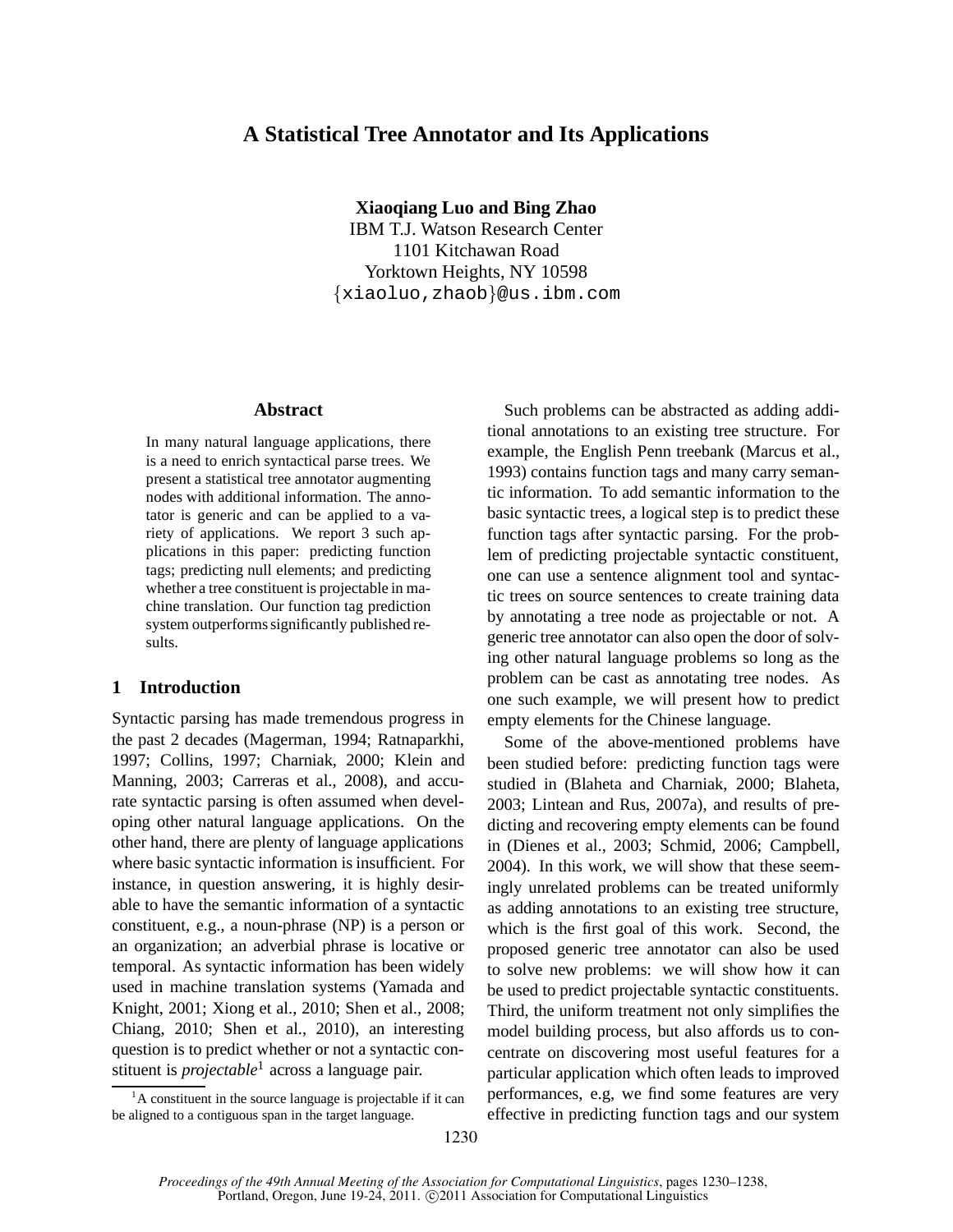has significant lower error rate than (Blaheta and Charniak, 2000; Lintean and Rus, 2007a).

The rest of the paper is organized as follows. Section 2 describes our tree annotator, which is a conditional log-linear model. Section 3 describes the features used in our system. Next, three applications of the proposed tree annotator are presented in Section 4: predicting English function tags, predicting Chinese empty elements and predicting Arabic projectable constituents. Section 5 compares our work with some related prior arts.

#### **2 A MaxEnt Tree Annotator Model**

The input to the tree annotator is a tree  $T$ . While  $T$  can be of any type, we concentrate on the syntactic parse tree in this paper. The non-terminal nodes,  $N = \{n : n \in T\}$  of T are associated with an order by which they are visited so that they can be indexed as  $n_1, n_2, \dots, n_{|T|}$ , where  $|T|$  is the number of non-terminal nodes in  $T$ . As an example, Figure 1 shows a syntactic parse tree with the prefix order (i.e., the number at the up-right corner of each non-terminal node), where child nodes are visited recursively from left to right before the parent node is visited. Thus, the NP-SBJ node is visited first, followed by the NP spanning duo action, followed by the PP-CLR node etc.

With a prescribed tree visit order, our tree annotator model predicts a symbol  $l_i$ , where  $l_i$  takes value from a predefined finite set  $\mathcal{L}$ , for each non-terminal node  $n_i$  in a sequential fashion:

$$
P(l_1, \cdots, l_{|T|}|T)
$$
  
= 
$$
\prod_{i=1}^{|T|} P(l_i|l_1, \cdots, l_{i-1}, T)
$$
 (1)

The visit order is important since it determines what are in the conditioning of Eq. (1).

 $P(l_i | l_1, \cdots, l_{i-1}, T)$  in this work is a conditional log linear (or MaxEnt) model (Berger et al., 1996):

$$
P(l_i|l_1, \cdots, l_{i-1}, T)
$$
  
= 
$$
\frac{exp(\sum_k \lambda_k g_k(l_1^{i-1}, T, l_i))}{Z(l_1^{i-1}, T)}
$$
 (2)

where

$$
Z(l_1^{i-1}, T) = \sum_{x \in \mathcal{L}} exp\left(\sum_k \lambda_k g_k(l_1^{i-1}, T, x)\right)
$$



Figure 1: A sample tree: the number on the upright corner of each non-terminal node is the visit order.

is the normalizing factor to ensure that  $P(l_i|l_1,\dots, l_{i-1}, T)$  in Equation (2) is a probability and  $\{g_k(l_1^{i-1}, T, l_i)\}\$  are feature functions.

There are efficient training algorithms to find optimal weights relative to a labeled training data set once the feature functions  $\{g_k(l_1^{i-1}, T, l_i)\}\$  are selected (Berger et al., 1996; Goodman, 2002; Malouf, 2002). In our work, we use the SCGIS training algorithm (Goodman, 2002), and the features used in our systems are detailed in the next section.

Once a model is trained, at testing time it is applied to input tree nodes by the same order. Figure 1 highlights the prediction of the function tag for node 3(i.e., PP-CLR-node in the thickened box) after 2 shaded nodes (NP-SBJ node and NP node) are predicted. Note that by this time the predicted values are available to the system, while unvisited nodes (nodes in dashed boxes in Figure 1) can not provide such information.

#### **3 Features**

The features used in our systems are tabulated in Table 1. Numbers in the first column are the feature indices. The second column contains a brief description of each feature, and the third column contains the feature value when the feature at the same row is applied to the PP-node of Figure 1 for the task of predicting function tags.

Feature 1 through 8 are non-lexical features in that all of them are computed based on the labels or POS tags of neighboring nodes (e.g., Feature 4 computes the label or POS tag of the right most child), or the structure information (e.g., Feature 5 computes the number of child nodes).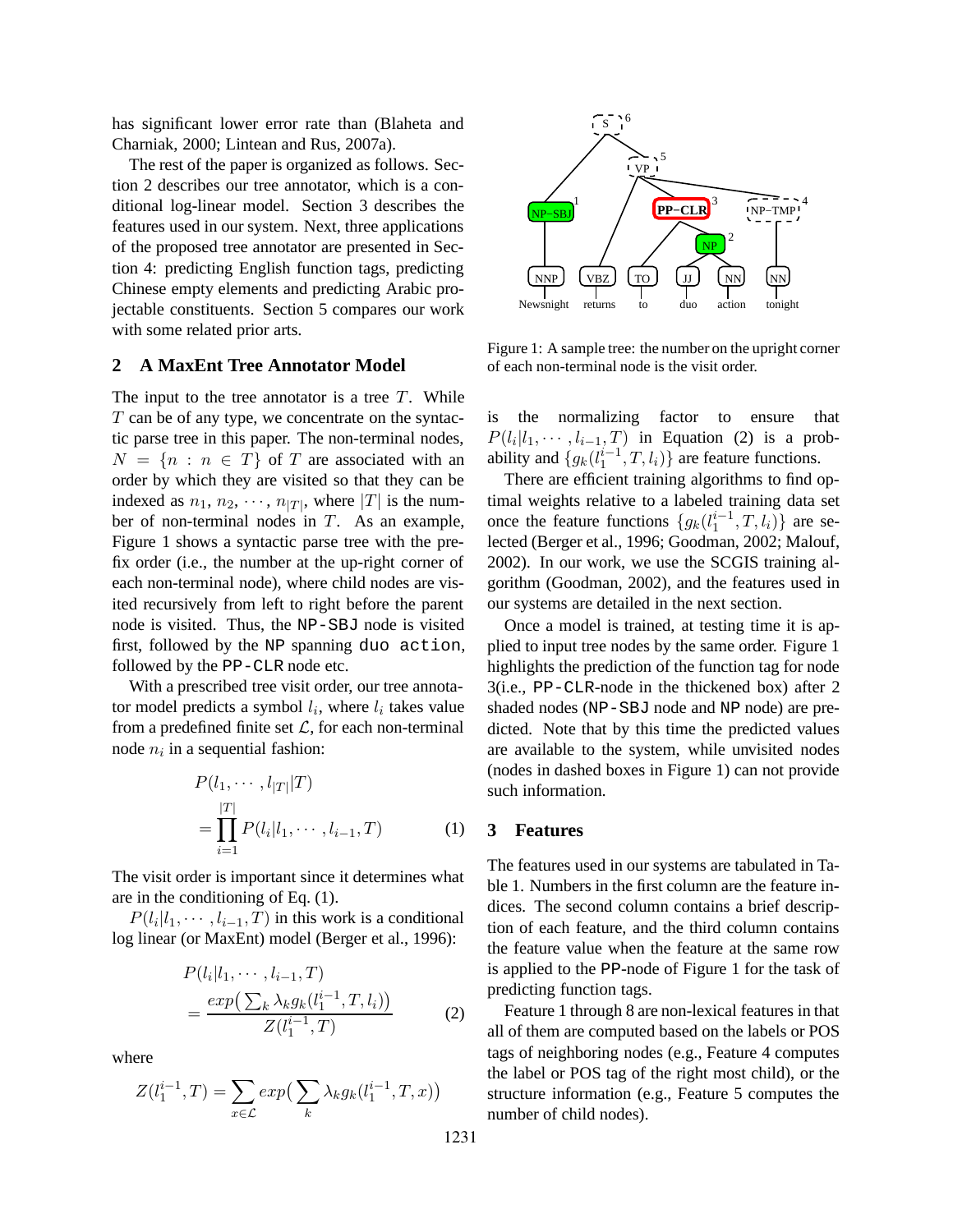Feature 9 and 10 are computed from past predicted values. When predicting the function tag for the PP-node in Figure 1, there is no predicted value for its left-sibling and any of its child node. That's why both feature values are NONE, a special symbol signifying that a node does not carry any function tag. If we were to predict the function tag for the VP-node, the value of Feature 9 would be SBJ, while Feature 10 will be instantiated twice with one value being CLR, another being TMP.

| No. | <b>Description</b>                | Value       |  |
|-----|-----------------------------------|-------------|--|
| 1   | current node label                | PP          |  |
| 2   | parent node label                 | VP          |  |
| 3   | left-most child label/tag         | TО          |  |
| 4   | right-most child label/tag        | NP          |  |
| 5   | number of child nodes             | 2           |  |
| 6   | CFG rule                          | PP->TO NP   |  |
| 7   | label/tag of left sibling         | <b>VBZ</b>  |  |
| 8   | label/tag of right sibling        | NP          |  |
| 9   | predicted value of left-sibling   | NONE        |  |
| 10  | predicted value of child nodes    | <b>NONE</b> |  |
| 11  | left-most internal word           | tο          |  |
| 12  | right-most internal word          | action      |  |
| 13  | left neighboring external word    | returns     |  |
| 14  | right neighboring external word   | tonight     |  |
| 15  | head word of current node         | to          |  |
| 16  | head word of parent node          | returns     |  |
| 17  | is current node the head child    | false       |  |
| 18  | label/tag of head child           | TΟ          |  |
| 19  | predicted value of the head child | NONE        |  |

Table 1: Feature functions: the 2nd column contains the descriptions of each feature, and the 3rd column the feature value when it is applied to the PP-node in Figure 1.

Feature 11 to 19 are lexical features or computed from head nodes. Feature 11 and 12 compute the node-internal boundary words, while Feature 13 and 14 compute the immediate node-external boundary words. Feature 15 to 19 rely on the head information. For instance, Feature 15 computes the head word of the current node, which is to for the PPnode in Figure 1. Feature 16 computes the same for the parent node. Feature 17 tests if the current node is the head of its parent. Feature 18 and 19 compute the label or POS tag and the predicted value of the head child, respectively.

Besides the basic feature presented in Table 1, we also use conjunction features. For instance, applying the conjunction of Feature 1 and 18 to the PP-node

1232

in Figure 1 would yield a feature instance that captures the fact that the current node is a PP node and its head child's POS tag is TO.

## **4 Applications and Results**

A wide variety of language problems can be treated as or cast into a tree annotating problem. In this section, we present three applications of the statistical tree annotator. The first application is to predict function tags of an input syntactic parse tree; the second one is to predict Chinese empty elements; and the third one is to predict whether a syntactic constituent of a source sentence is *projectable*, meaning if the constituent will have a contiguous translation on the target language.

### **4.1 Predicting Function Tags**

In the English Penn Treebank (Marcus et al., 1993) and more recent OntoNotes data (Hovy et al., 2006), some tree nodes are assigned a function tag, which is of one of the four types: grammatical, form/function, topicalization and miscellaneous. Table 2 contains a list of function tags used in the English Penn Treebank (Bies et al., 1995). The "Grammatical" row contains function tags marking the grammatical role of a constituent, e.g., DTV for dative objects, LGS for logical subjects etc. Many tags in the "Form/function" row carry semantic information, e.g., LOC is for locative expressions, and TMP for temporal expressions.

| lype                  | <b>Function Tags</b>   |
|-----------------------|------------------------|
| Grammatical (52.2%)   | <b>DTV LGS PRD</b>     |
|                       | <b>PUT SBJ VOC</b>     |
| Form/function (36.2%) | <b>ADV BNF DIR</b>     |
|                       | <b>EXT LOC MNR</b>     |
|                       | <b>NOM PRP TMP</b>     |
| Topicalization (2.2%) | <b>TPC</b>             |
| Miscellaneous (9.4%)  | <b>CLF CLR HLN TTL</b> |

Table 2: Four types of function tags and their relative frequency

#### **4.1.1 Comparison with Prior Arts**

In order to have a direct comparison with (Blaheta and Charniak, 2000; Lintean and Rus, 2007a), we use the same English Penn Treebank (Marcus et al., 1993) and partition the data set identically: Section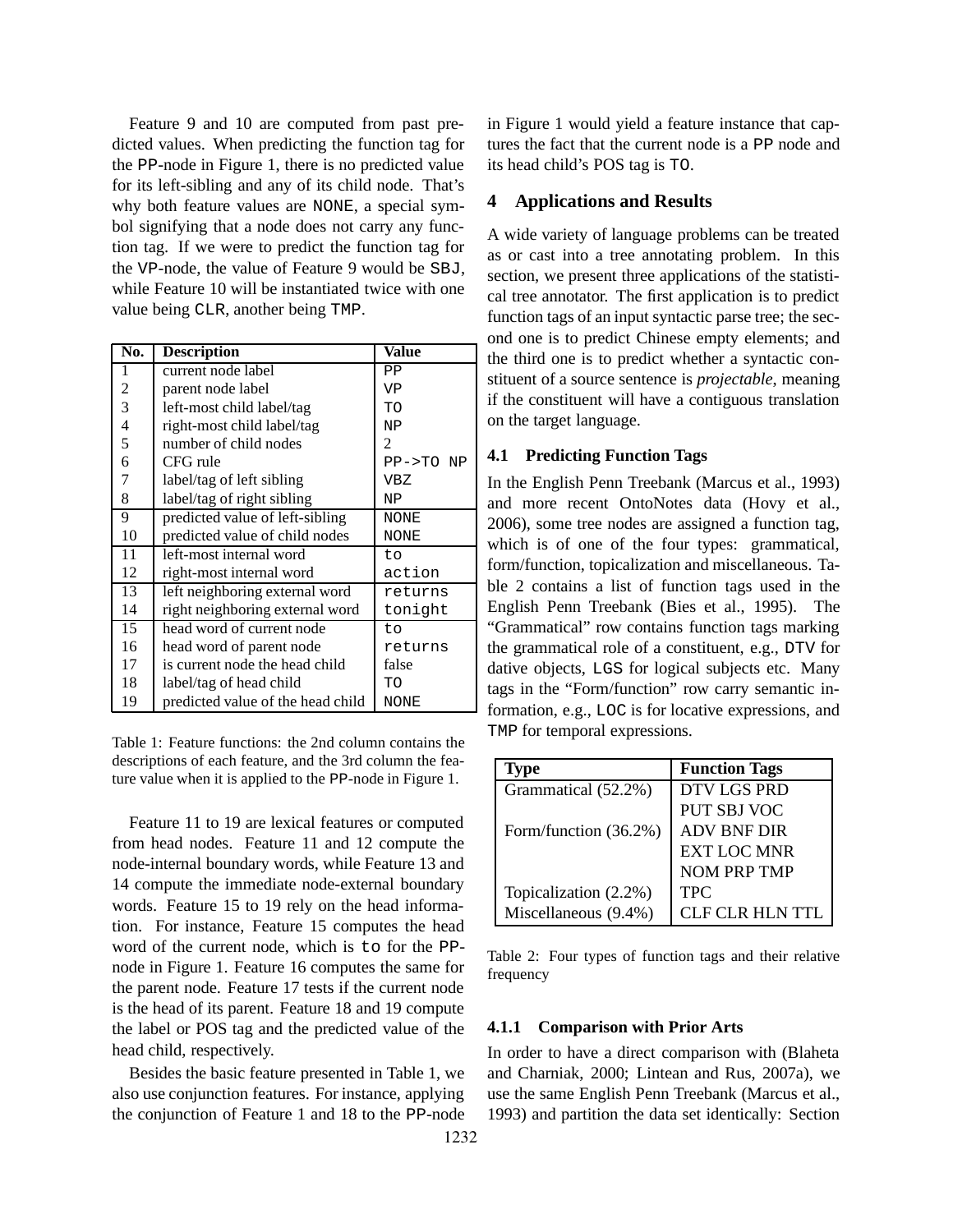2-21 of Wall Street Journal (WSJ) data for training and Section 23 as the test set. We use all features in Table 1 and build four models, each of which predicting one type of function tags. The results are tabulated in Table 3.

As can be seen, our system performs much better than both (Blaheta and Charniak, 2000) and (Lintean and Rus, 2007a). For two major categories, namely grammatical and form/function which account for 96.84% non-null function tags in the test set, our system achieves a relative error reduction of 77.1% (from (Blaheta and Charniak, 2000)'s 1.09% to 0.25%) and 46.9%(from (Blaheta and Charniak, 2000)'s  $2.90\%$  to  $1.54\%$ ), respectively. The performance improvements result from a clean learning framework and some new features we introduced: e.g., the node-external features, i.e., Feature 13 and 14 in Table 1, can capture long-range statistical dependencies in the conditional model (2) and are proved very useful (cf. Section 4.1.2). As far as we can tell, they are not used in previous work.

| Type      | Blaheta00 | Lintean07 | <b>Ours</b> |
|-----------|-----------|-----------|-------------|
| Grammar   | 98.91%    | 98.45%    | 99.75%      |
| Form/Func | 97.10%    | 95.15%    | 98.46%      |
| topic     | 99.92%    | 99.87%    | 99.98%      |
| Misc      | 98.65%    | 98.54%    | 99.41%      |

Table 3: Function tag prediction accuracies on gold parse trees: breakdown by types of function tags. The 2nd column is due to (Blaheta and Charniak, 2000) and 3rd column due to (Lintean and Rus, 2007a). Our results on the 4th column compare favorably with theirs.

### **4.1.2 Relative Contributions of Features**

Since the English WSJ data set contains newswire text, the most recent OntoNotes (Hovy et al., 2006) contains text from a more diversified genres such as broadcast news and broadcast conversation, we decide to test our system on this data set as well. WSJ Section 24 is used for development and Section 23 for test, and the rest is used as the training data. Note that some WSJ files were not included in the OntoNotes release and Section 23 in OntoNotes contains only 1640 sentences. The OntoNotes data statistics is tabulated in Table 4. Less than 2% of nodes with non-empty function tags were assigned multiple function tags. To simplify the system building, we take the first tag in training and testing and

report the aggregated accuracy only in this section.

|          | $#-sents$ | $#-nodes$ | #-funcNodes |
|----------|-----------|-----------|-------------|
| training | 71,186    | 1,242,747 | 280.755     |
| test     | 1.640     | 31.117    | 6.778       |

Table 4: Statistics of OntoNotes: #-sents – number of sentences; #-nodes – number of non-terminal nodes; #-funcNodes – number of nodes containing non-empty function tags.

We use this data set to test relative contributions of different feature groups by incrementally adding features into the system, and the results are reported in Table 5. The dummy baseline is predicting the most likely prior – the empty function tag, which indicates that there are 78.21% of nodes without a function tag. The next line reflects the performance of a system with non-lexical features only (Feature 1 to 8 in Table 1), and the result is fairly poor with an accuracy 91.51%. The past predictions (Feature 8 and 9) helps a bit by improving the accuracy to 92.04%. Node internal lexical features (Feature 11 and 12) are extremely useful: it added more than 3 points to the accuracy. So does the node external lexical features (Feature 13 and 14) which added an additional 1.52 points. Features computed from head words (Feature 15 to 19) carry information complementary to the lexical features and it helps quite a bit by improving the accuracy by 0.64%. When all features are used, the system reached an accuracy of 97.34%.

From these results, we can conclude that, unlike syntactic parsing (Bikel, 2004), lexical information is extremely important for predicting and recovering function tags. This is not surprising since many function tags carry semantic information, and more often than not, the ambiguity can only be resolved by lexical information. E.g., whether a PP is locative or temporal PP is heavily influenced by the lexical choice of the NP argument.

## **4.2 Predicting Chinese Empty Elements**

As is well known, Chinese is a pro-drop language. This and its lack of subordinate conjunction complementizers lead to the ubiquitous use of empty elements in the Chinese treebank (Xue et al., 2005). Predicting or recovering these empty elements is therefore important for the Chinese language pro-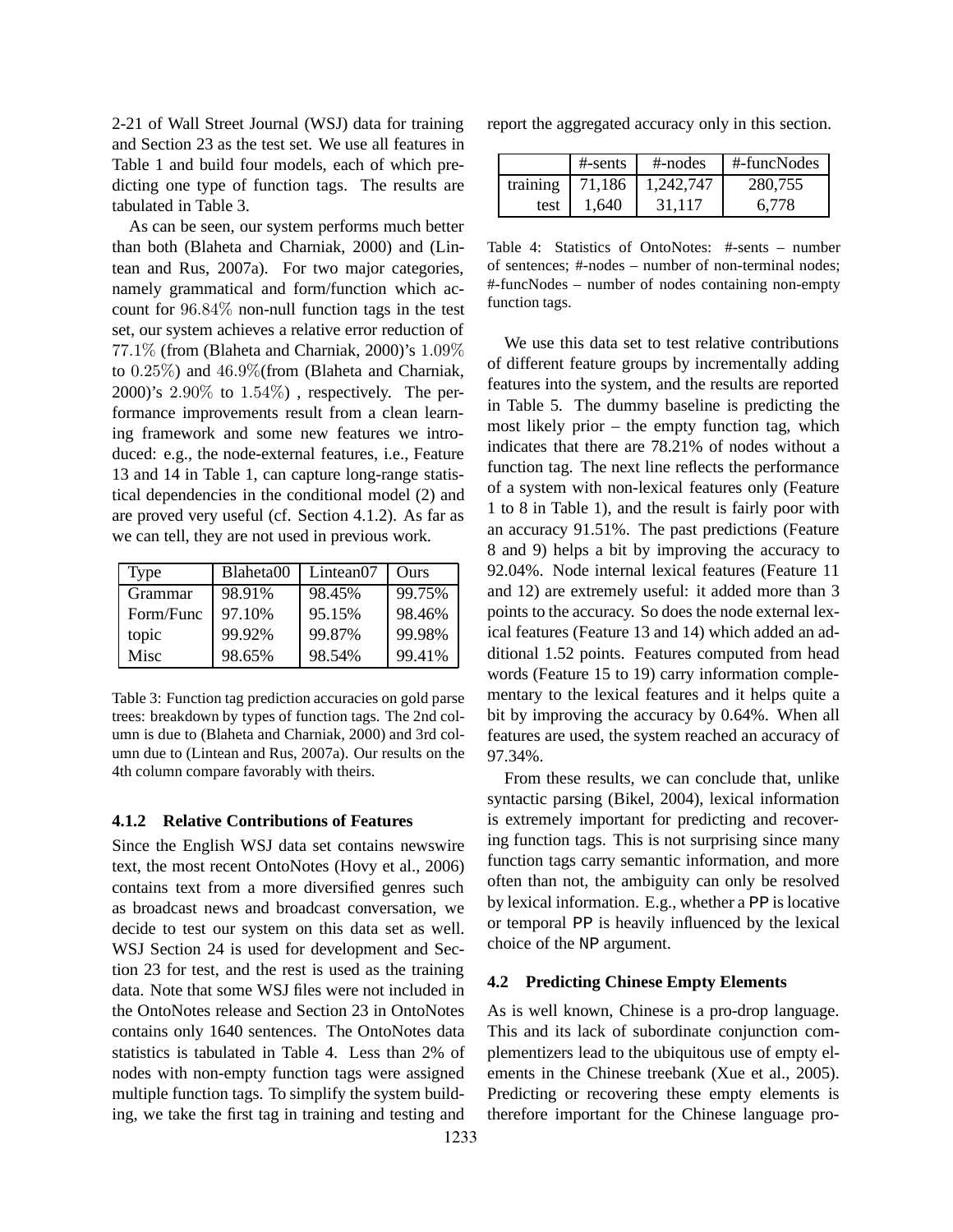| <b>Feature Set</b>      | <b>Accuracy</b> |
|-------------------------|-----------------|
| prior (guess NONE)      | 78.21%          |
| Non-lexical labels only | 91.52%          |
| +past prediction        | 92.04%          |
| +node-internal lexical  | 95.17%          |
| +node-external lexical  | 96.70%          |
| +head word              | 97.34%          |

Table 5: Effects of feature sets: the second row contains the baseline result when always predicting NONE; Row 3 through 8 contain results by incrementally adding feature sets.

cessing. Recently, Chung and Gildea (2010) has found it useful to recover empty elements in machine translation.

Since empty elements do not have any surface string representation, we tackle the problem by attaching a pseudo function tag to an empty element's lowest non-empty parent and then removing the subtree spanning it. Figure 2 contains an example tree before and after removing the empty element \*pro\* and annotating the non-empty parent with a pseudo function tag NoneL. The transformation procedure is summarized in Algorithm 1.

In particular, line 2 of Algorithm 1 find the lowest parent of an empty element that spans at least one non-trace word. In the example in Figure 2, it would find the top IP-node. Since  $*prox$  is the left-most child, line 4 of Algorithm 1 adds the pseudo function tag NoneL to the top IP-node. Line 9 then removes its NP child node and all lower children (i.e., shaded subtree in Figure  $2(1)$ , resulting in the tree in Figure 2(2).

Line 4 to 8 of Algorithm 1 indicate that there are 3 types of pseudo function tags: NoneL, NoneM, and NoneR, encoding a trace found in the left, middle or right position of its lowest non-empty parent. It's trivial to recover a trace's position in a sentence from NoneL, and NoneR, but it may be ambiguous for NoneM. The problem could be solved either using heuristics to determine the position of a middle empty element, or encoding the positional information in the pseudo function tag. Since here we just want to show that predicting empty elements can be cast as a tree annotation problem, we leave this option to future research.

With this transform, the problem of predicting a trace is cast into predicting the corresponding



(1) Original tree with a trace (the left−most child of the top IP−node)



(2) After removing trace and its parent node (shaded subtree in (1))

Figure 2: Transform of traces in a Chinese parse tree by adding pseudo function tags.

**Algorithm 1** Procedure to remove empty elements and add pseudo function tags.

#### **Input**: An input tree

**Output:** a tree after removing traces (and their empty parents) and adding pseudo function tags to its lowest non-empty parent node

1: For each trace  $t$ 

2: Find its lowest ancestor node  $p$  spanning at least one non-trace word

- 3: if  $t$  is  $p$ 's left-most child
- 4: add pseudo tag NoneL to p
- 5: else if  $t$  is  $p$ 's right-most child
- 6: add pseudo tag NoneR to  $p$
- 7: else
- 8: add pseudo tag NoneM to  $p$

9: Remove  $p$ 's child spanning the trace  $t$  and all its children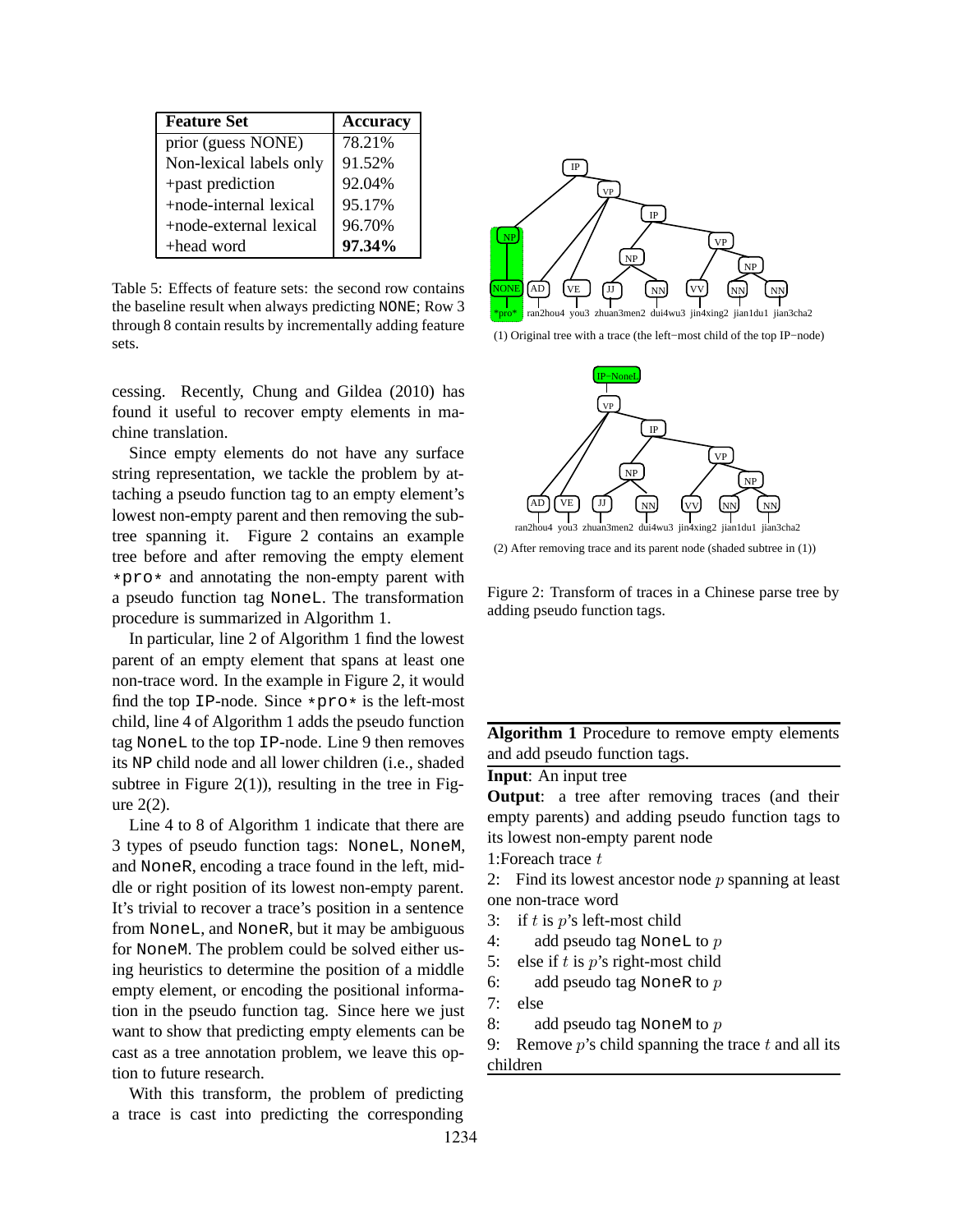pseudo function tag and the statistical tree annotator can thus be used to solve this problem.

# **4.2.1 Results**

We use Chinese Treebank v6.0 (Xue et al., 2005) and the broadcast conversation data from CTB  $v7.0<sup>2</sup>$ . The data set is partitioned into training, development and blind test as shown in Table 6. The partition is created so that different genres are well represented in different subsets. The training, development and test set have 32925, 3297 and 3033 sentences, respectively.

| <b>Subset</b> | <b>File IDs</b>                          |
|---------------|------------------------------------------|
|               | 0001-0325, 0400-0454, 0600-0840          |
| Training      | 0500-0542, 2000-3000, 0590-0596          |
|               | 1001-1120, cctv,cnn,msnbc, phoenix 00-06 |
| Dev           | 0841-0885, 0543-0548, 3001-3075          |
|               | 1121-1135, phoenix 07-09                 |
| <b>Test</b>   | 0900-0931,0549-0554, 3076-3145           |
|               | 1136-1151, phoenix 10-11                 |

Table 6: Data partition for CTB6 and CTB 7's broadcast conversation portion

We then apply Algorithm 1 to transform trees and predict pseudo function tags. Out of 1,100,506 nonterminal nodes in the training data, 80,212 of them contain pseudo function tags. There are 94 nodes containing 2 pseudo function tags. The vast majority of pseudo tags – more then 99.7% – are attached to either IP, CP, or VP: 50971, 20113, 8900, respectively.

We used all features in Table 1 and achieved an accuracy of 99.70% on the development data, and 99.71% on the test data on gold trees.

To understand why the accuracies are so high, we look into the 5 most frequent labels carrying pseudo tags in the development set, and tabulate their performance in Table 7. The 2nd column contains the number of nodes in the reference; the 3rd column the number of nodes of system output; the 4th column the number of nodes with correct prediction; and the 5th column F-measure for each label.

From Table 7, it is clear that CP-NoneL and IP-NoneL are easy to predict. This is not surprising, given that the Chinese language lacks of

| Label           | numRef | numSys | numCorr | F1    |
|-----------------|--------|--------|---------|-------|
| $CP$ -NoneL     | 1723   | 1724   | 1715    | 0.995 |
| <b>IP-NoneL</b> | 3874   | 3875   | 3844    | 0.992 |
| <b>VP-NoneR</b> | 660    | 633    | 597     | 0.923 |
| <b>IP-NoneM</b> | 440    | 432    | 408     | 0.936 |
| VP-NoneL        | 135    | 107    | 105     | 0.868 |

Table 7: 5 most frequent labels carrying pseudo tags and their performances

complementizers for subordinate clauses. In other words, left-most empty elements under CP are almost unambiguous: if a CP node has an immediate IP child, it almost always has a left-most empty element; similarly, if an IP node has a VP node as the left-most child (i.e., without a subject), it almost always should have a left empty element (e.g., marking the dropped pro). Another way to interpret these results is as follows: when developing the Chinese treebank, there is really no point to annotate leftmost traces for CP and IP when tree structures are available.

On the other hand, predicting the left-most empty elements for VP is a lot harder: the F-measure is only 86.8% for VP-NoneL. Predicting the rightmost empty elements under VP and middle empty elements under IP is somewhat easier: VP-NoneR and IP-NoneM's F-measures are 92.3% and 93.6%, respectively.

## **4.3 Predicting Projectable Constituents**

The third application is predicting projectable constituents for machine translation. State-of-the-art machine translation systems (Yamada and Knight, 2001; Xiong et al., 2010; Shen et al., 2008; Chiang, 2010; Shen et al., 2010) rely heavily on syntactic analysis. Projectable structures are important in that it is assumed in CFG-style translation rules that a source span can be translated contiguously. Clearly, not all source constituents can be translated this way, but if we can predict whether a non-terminal source node is projectable, we can avoid translation errors by bypassing or discouraging the derivation paths relying on non-projectable constituents, or using phrase-based approaches for non-projectable constituents.

We start from LDC's bilingual Arabic-English treebank with source human parse trees and alignments, and mark source constituents as either pro-

 $2^2$ Many files are missing in LDC's early 2010 release of CTB 7.0, but broadcast conversation portion is new and is used in our system.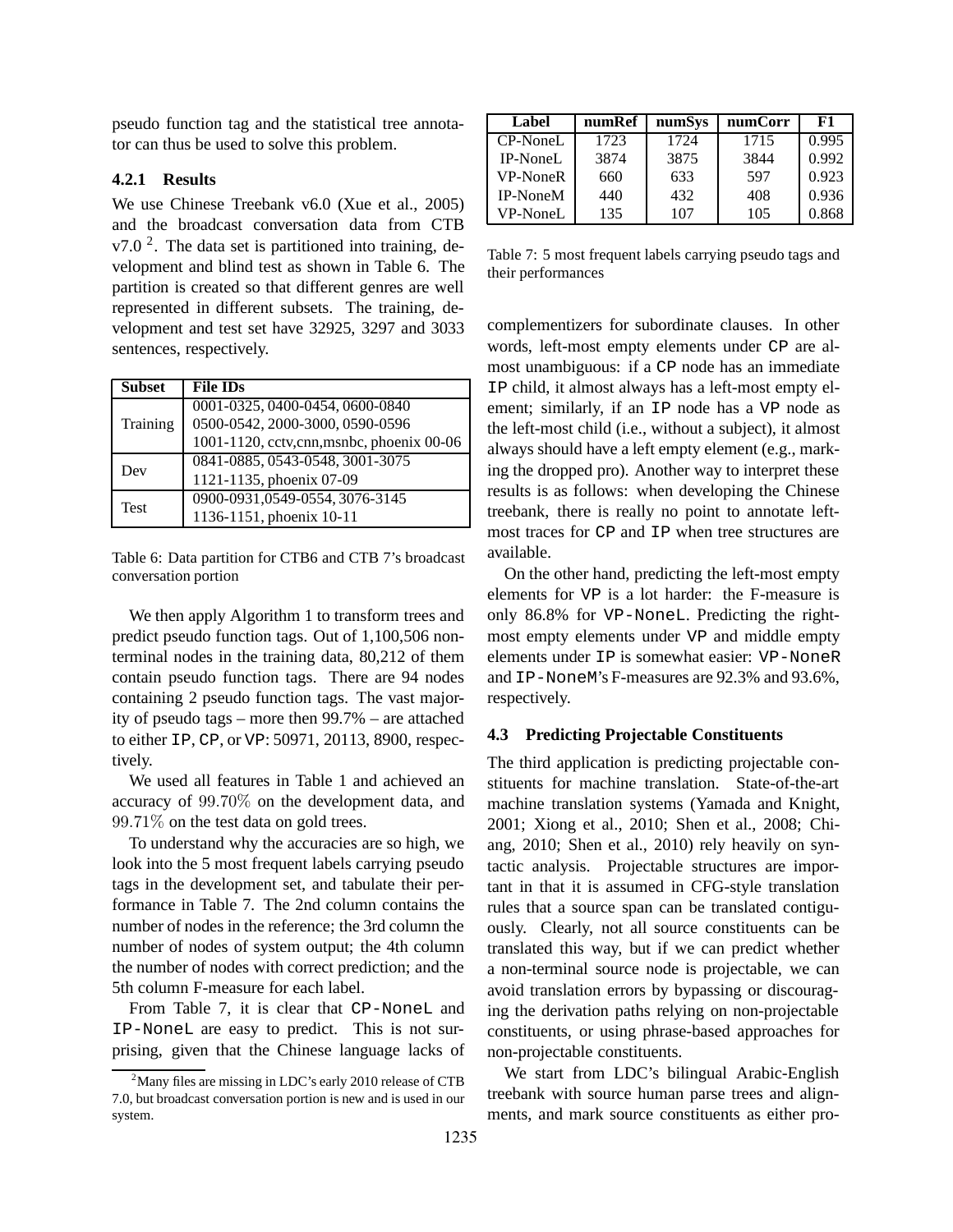

Figure 3: An example to show how a source tree is annotated with its alignment with the target sentence.

jectable or non-projectable. The binary annotations can again be treated as pseudo function tags and the proposed tree annotator can be readily applied to this problem.

As an example, the top half of Figure 3 contains an Arabic sentence with its parse tree; the bottom is its English translation with the human wordalignment. There are three non-projectable constituents marked with "#": the top PP# spanning the whole sentence except the final stop, and NP#1 and NP#2. The PP# node is not projectable due to an inserted stop from outside; NP#1 is not projectable because it is involved in a 2-to-2 alignment with the token  $b$ # outside NP#1; NP#2 is aligned to a span the Iraqi official 's sudden obligations ., in which Iraqi official breaks the contiguity of the translation. It is clear that a CFG-like grammar will not be able to generate the translation for NP#2.

The LDC's Arabic-English bilingual treebank does not mark if a source node is projectable or not, but the information can be computed from word alignment. In our experiments, we processed 16,125 sentence pairs with human source trees for training, and 1,151 sentence pairs for testing. The statistics of the training and test data can be found in Table 8, where the number of sentences, the number of nonterminal nodes and the number of non-projectable

nodes are listed in Column 2 through 4, respectively.

| Data Set   #Sents   #nodes |        |         | #NonProj |
|----------------------------|--------|---------|----------|
| Training                   | 16,125 | 558,365 | 121,201  |
| <b>Test</b>                | 1.151  | 40.674  | 8.671    |

Table 8: Statistics of the data for predicting projectable constituents

We get a 94.6% accuracy for predicting projectable constituents on the gold trees, and an 84.7% F-measure on the machine-generated parse trees. This component has been integrated into our machine translation system (Zhao et al., 2011).

# **5 Related Work**

Blaheta and Charniak (2000) used a feature tree model to predict function tags. The work was later extended to use the voted perceptron (Blaheta, 2003). There are considerable overlap in terms of features used in (Blaheta and Charniak, 2000; Blaheta, 2003) and our system: for example, the label of current node, parent node and sibling nodes. However, there are some features that are unique in our work, e.g., lexical features at a constituent boundaries (node-internal and node-external words). Table 2 of (Blaheta and Charniak, 2000) contains the ac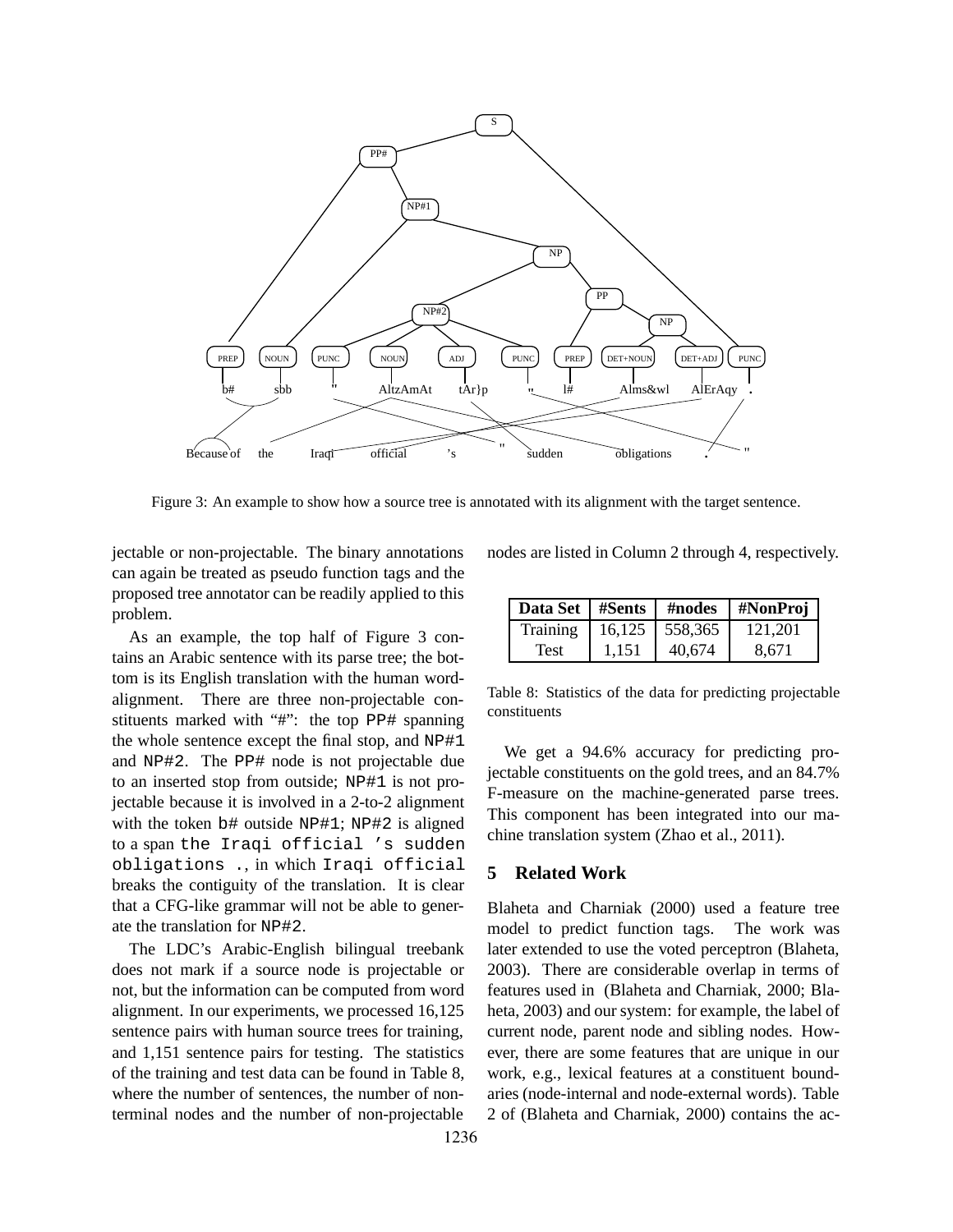curacies for 4 types of function tags, and our results in Table 3 compare favorably with those in (Blaheta and Charniak, 2000). Lintean and Rus (2007a; Lintean and Rus (2007b) also studied the function tagging problem and applied naive Bayes and decision tree to it. Their accuracy results are worse than (Blaheta and Charniak, 2000). Neither (Blaheta and Charniak, 2000) nor (Lintean and Rus, 2007a; Lintean and Rus, 2007b) reported the relative usefulness of different features, while we found that the lexical features are extremely useful.

Campbell (2004) and Schmid (2006) studied the problem of predicting and recovering empty categories, but they used very different approaches: in (Campbell, 2004), a rule-based approach is used while (Schmid, 2006) used a non-lexical PCFG similar to (Klein and Manning, 2003). Chung and Gildea (2010) studied the effects of empty categories on machine translation and they found that even with noisy machine predictions, empty categories still helped machine translation. In this paper, we showed that empty categories can be encoded as pseudo function tags and thus predicting and recovering empty categories can be cast as a tree annotating problem. Our results also shed light on some empty categories can almost be determined unambiguously, given a gold tree structure, which suggests that these empty elements do not need to be annotated.

Gabbard et al. (2006) modified Collins' parser to output function tags. Since their results for predicting function tags are on system parses, they are not comparable with ours. (Gabbard et al., 2006) also contains a second stage employing multiple classifiers to recover empty categories and resolve coindexations between an empty element and its antecedent.

As for predicting projectable constituent, it is related to the work described in (Xiong et al., 2010), where they were predicting translation boundaries. A major difference is that (Xiong et al., 2010) defines projectable spans on a left-branching derivation tree solely for their phrase decoder and models, while translation boundaries in our work are defined from source parse trees. Our work uses more resources, but the prediction accuracy is higher (modulated on a different test data): we get a F-measure 84.7%, in contrast with (Xiong et al., 2010)'s 71%.

### **6 Conclusions and Future Work**

We proposed a generic statistical tree annotator in the paper. We have shown that a variety of natural language problems can be tackled with the proposed tree annotator, from predicting function tags, predicting empty categories, to predicting projectable syntactic constituents for machine translation. Our results of predicting function tags compare favorably with published results on the same data set, possibly due to new features employed in the system. We showed that empty categories can be represented as pseudo function tags, and thus predicting empty categories can be solved with the proposed tree annotator. The same technique can be used to predict projectable syntactic constituents for machine translation.

There are several directions to expand the work described in this paper. First, the results for predicting function tags and Chinese empty elements were obtained on human-annotated trees and it would be interesting to do it on parse trees generated by system. Second, predicting projectable constituents is for improving machine translation and we are integrating the component into a syntax-based machine translation system.

# **Acknowledgments**

This work was partially supported by the Defense Advanced Research Projects Agency under contract No. HR0011-08-C-0110. The views and findings contained in this material are those of the authors and do not necessarily reflect the position or policy of the U.S. government and no official endorsement should be inferred.

We are also grateful to three anonymous reviewers for their suggestions and comments for improving the paper.

### **References**

- Adam L. Berger, Stephen A. Della Pietra, and Vincent J. Della Pietra. 1996. A maximum entropy approach to natural language processing. *Computational Linguistics*, 22(1):39–71, March.
- Ann Bies, Mark Ferguson, and karen Katz. 1995. Bracketing guidelines for treebank II-style penn treebank project. Technical report, Linguistic Data Consortium.
- Daniel M. Bikel. 2004. A distributional analysis of a lexicalized statistical parsing model. In Dekang Lin